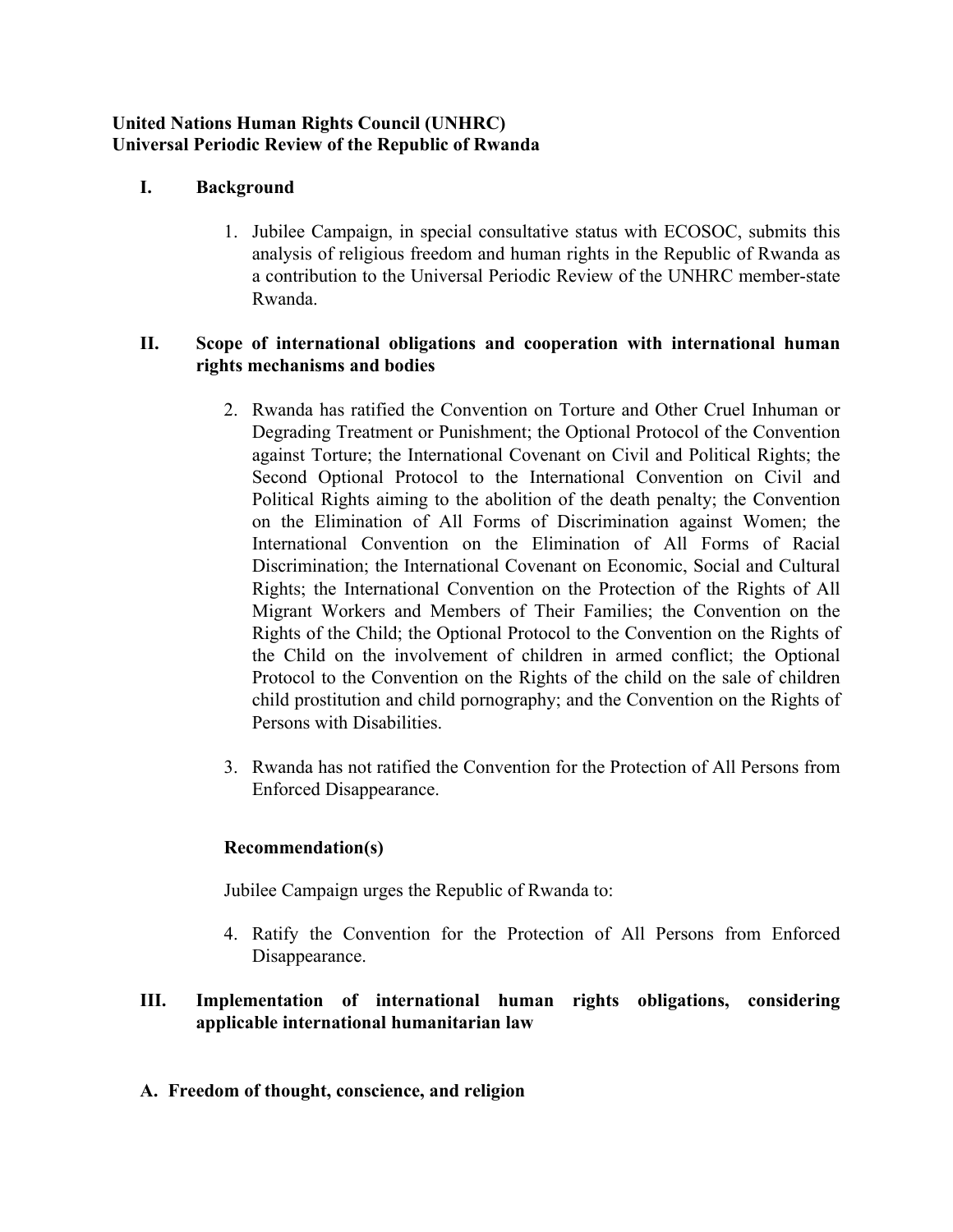- 5. Article 4 of the Constitution of Rwanda clarifies that Rwanda is <sup>a</sup> secular state; this constitution also does not establish <sup>a</sup> state religion.
- 6. Article 37 of the Constitution of Rwanda states that "freedom of thought, conscience, religion, worship and public manifestation thereof is guaranteed by the State in accordance with the law."
- 7. Still Rwanda recently implemented <sup>a</sup> new legislation that requires faith-based organizations (FBOs) to apply for legal status before engaging in any activities. Moreover, leaders of these organizations must have academic degrees. This presents an obstacle hindering religious groups and organizations from freely practicing.
- 8. In August 2018, approximately 8,000 churches and religious organizations were shut down in response to this new law. The new requirements of this law also include that pastors must have <sup>a</sup> degree in theological education from an accredited school, but also includes physical requirements regarding the church building such as the distance from the toilet to the church entrance, presence of lightning-conductors and other requirements. The issue many churches have raised is that this law has been enforced before being approved officially. In addition the law gives an almost impossible timeframe of 15 days for the churches to make the required changes, churches which are often struggling financially. 1
- 9. On February 17, 2020, famous Rwandan gospel singer Kizito Mihigo was found dead in his prison cell, where he had been for three days following his arrest and accusation of crossing the border to Burundi and supposedly fighting in terrorist organizations. <sup>2</sup> Mihigo, <sup>a</sup> Tutsi, was <sup>12</sup> when the Rwandan Genocide broke out in 1994. Since his survival, he has been renowned for singing songs about forgiveness and healing. In 2015, the governmen<sup>t</sup> accused him of engaging in anti-government activity and supposedly planning to assassinate Rwandan president Paul Kagame. <sup>3</sup> He was pardoned in 2018. His

<sup>1</sup> Ssuuna, Ignatius. "Rwanda Restricts Fasting as 8,000 Churches Closed. *Christianity Today,* 7 August 2018. Available from: https://www.christianitytoday.com/news/2018/august/rwanda-churches-closed-fasting-restrictedrgb-religion-law.html [accessed 17 March 2020]. "More than 8,000 Rwandan Churches Closed Following Government Directive." *World Watch Monitor*, 21 Aug. 2018, www.worldwatchmonitor.org/2018/07/morethan-8000-rwandan-churches-closed-following-government-directive/.

<sup>2</sup> "Rwanda: Shocking Death of Gospel Singer in Custody Must be Effectively Investigated." *Amnesty International,* 17 February 2020. Available from: https://www.amnesty.org/en/latest/news/2020/02/rwanda-shocking-death-ofgospel-singer-in-custody-must-be-effectively-investigated/ [accessed 17 March 2020].

<sup>3</sup> "Rwandan Gospel Singer and Critic of President Dies in Police Cell." *The Guardian,* 17 February 2020. Available from: https://www.theguardian.com/world/2020/feb/17/rwandan-gospel-star-president-critic-kizito-mihigo-diespolice-cell [accessed 17 March 2020].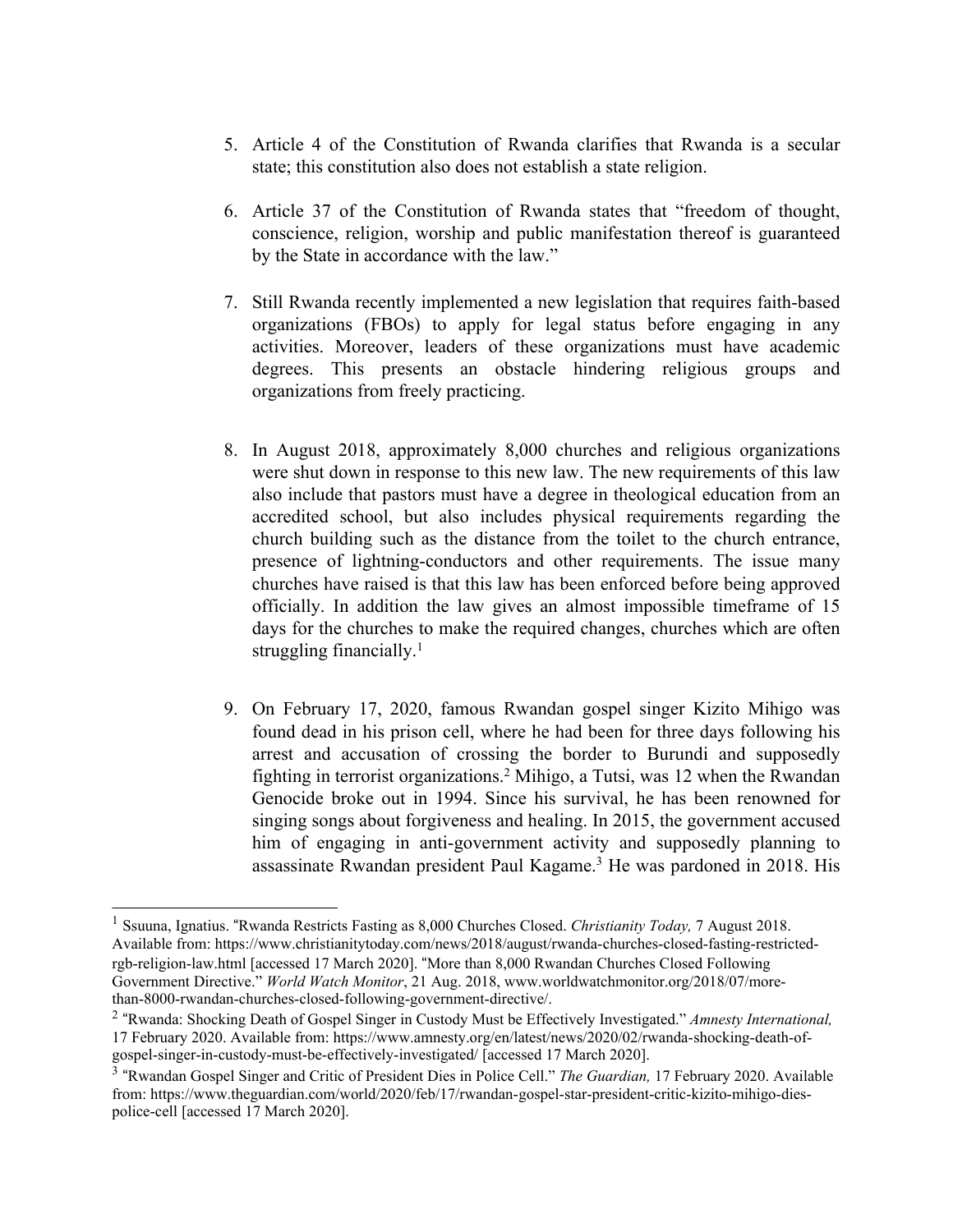cause of death was reported to be suicide, although investigations continue.

- 10. At the last periodic review Rwanda supported recommendation 133.1 which promised to continue strengthening its legislation to eliminate all provisions that undermine freedom of expression (Chile) as well as recommendation 134.52, to adopt further measures with the aim of guaranteeing freedom of speech and the independence of the media (Cyprus). Despite this several individuals have been arrested for their speech.
- 11. In October 2019, US Reverend Gregg Schoof, who had been leading an evangelical church and Amazing Grace Christian Radio station in Rwanda. Authorities arrested him for his criticism of the government'<sup>s</sup> actions of closing down churches, as well as allowing birth control and abortion, which he believes to be <sup>a</sup> rejection and violation of the Gospel. <sup>4</sup> His arrest displays interference in his freedom of conscience and religion, as well as his freedom of expression. The authorities later deported him after the pastor had been living in Rwanda for over 20 years.
- 12. Deo Nyirigira is <sup>a</sup> former Rwandan Christian pastor who was exiled. Authorities arrested his daughter Jackie Umuzoha in late November 2019 on "suspicions of treason and espionage." She is still being unlawfully detained and has ye<sup>t</sup> to be formally tried. 5

#### **Recommendation(s)**

Jubilee Campaign urges the Republic of Rwanda to:

- 13. Eliminate all obstacles for faith-based organizations (FBO's) to register legally.
- 14. Cease arbitrarily shutting down churches and other religious organizations.
- 15. Extend the 15-day timeframe for churches to meet the requirements placed by the law.
- 16. Stop arbitrarily arresting Christian leaders on suspicions of conspiracy.

#### **B. Sexual Violence**

<sup>4</sup> Mureithi, Carlos. "U.S. Pastor Arrested in Rwanda has Criticized Government for 'Heathen Practices.'" *The New York Tines,* 7 October 2019. Available from: https://www.nytimes.com/2019/10/07/world/africa/rwanda-pastorgregg-schoof-arrested.html [accessed 17 March 2020].

<sup>5</sup> "Rwanda: Pastor'<sup>s</sup> Daughter Arbitrarily Detained: Jackie Umuhoza." *Amnesty International,* 20 December 2019. Available from: https://www.amnesty.org/en/documents/afr47/1600/2019/en/ [accessed 17 March 2020].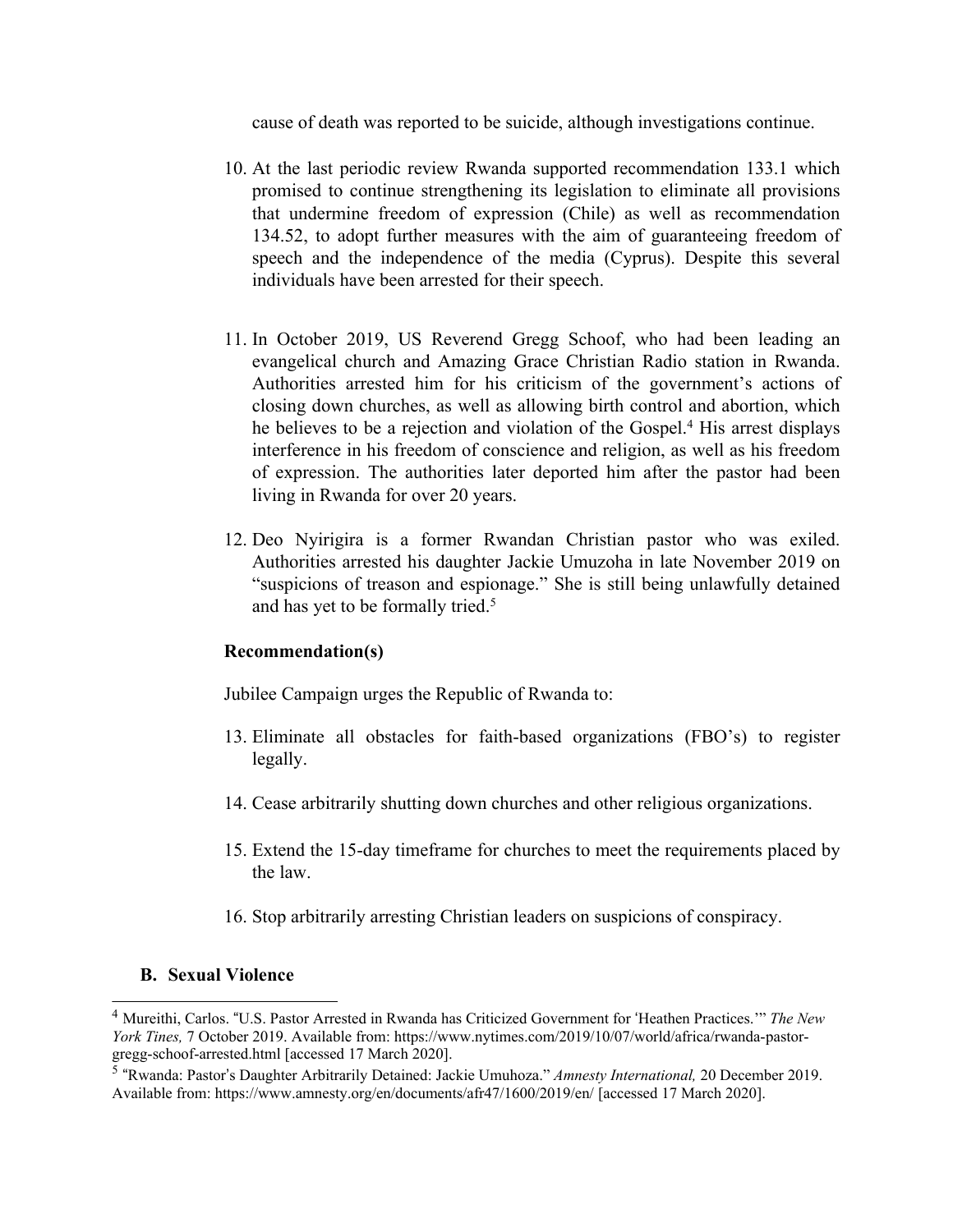- 16. According to the UN Global Database on Violence against Women, the percentage of Rwandan women who have experienced "lifetime physical and/or sexual intimate partner violence" is 37.1%; the percentage that experienced "physical and/or sexual intimate partner violence in the last 12 months" is 20.7%; and the percentage of girls who were victims of forced child marriage is 6.8%. 6
- 17. Although rates of sexual violence have drastically declined since the 1994 Rwandan Genocide tragedy, incidents continue to occur. The only difference is that no longer is rape and sexual violence used as <sup>a</sup> war tactic, it has become <sup>a</sup> regular occurrence. 7
- 18. According to Dr. Daniel Nyamwasa, <sup>a</sup> Kacyiru neighborhood police commander, "the [UN Population Fund (UNFPA)] centre in Kigali receives between 10 to 12 victims of violence <sup>a</sup> day. Of those, 28% are survivors of intimate partner violence and the rest have suffered sexual assault."<sup>8</sup>

Jubilee Campaign urges the Republic of Rwanda to:

- 19. Bring all perpetrators of rape and sexual violence- including those who were active during the 1994 Rwandan Genocide- to justice.
- 20. Condemn all practices of domestic and sexual violence.

## **C. Human Trafficking and Exploitation**

22. The governmen<sup>t</sup> of Rwanda have been able to rescue several victims of trafficking though they have not reported any convicted traffickers for internal trafficking crimes, despite the presence of sex trafficking and forced labor within the country. 9

<sup>6</sup> UN Women Global Database on Violence against Women, *Rwanda,* available at: https://evaw-globaldatabase.unwomen.org/en/countries/africa/rwanda? [accessed 17 March 2020].

<sup>7</sup> Cousins, Sophie. "'I'<sup>m</sup> Here to Work, Not for Sex': Battling Violence against Women in Rwanda." *The Guardian,* 27 December 2018. Available at: https://www.theguardian.com/global-development/2018/dec/27/battling-violenceagainst-women-rwanda [accessed 17 March 2020]. 8 *ibid.*

<sup>9</sup> Rwanda National Police. "Clamping down on Human Trafficking in Rwanda." Police.gov.rw, *Rwanda National Police*, available at www.police.gov.rw/media-archives/news-detail/?tx\_news\_pi1%5Bnews%5D=2857. [accessed 17 March 2020].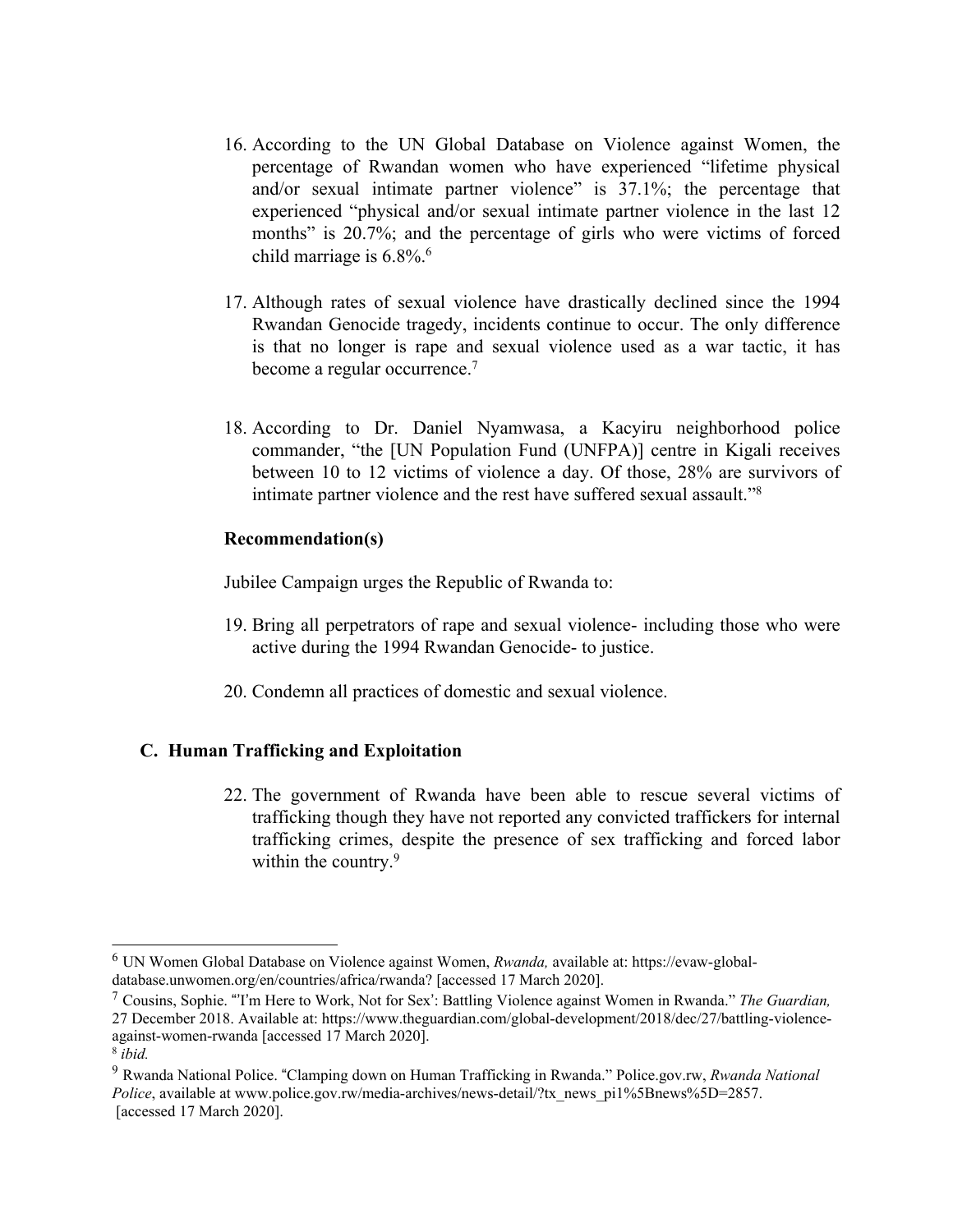- 23. While the governmen<sup>t</sup> of Rwanda have social service programmes to identify and assist women and children at risk of trafficking, they do not have <sup>a</sup> systematic or proactive program to identify current victims or <sup>a</sup> formal mechanism to refer trafficking victims to care.<sup>10</sup>
- 24. The International Organization for Migration, along with Never Again Rwanda, revealed that 77.7% of human trafficking victims in Rwanda are female. <sup>11</sup> Moreover, the two most prominent forms of trafficking in Rwanda are labor trafficking and sex trafficking. 12

Jubilee Campaign urges the Republic of Rwanda to:

- 25. Take action to combat internal trafficking in addition to transnational trafficking.
- 26. Adopt an updated National Anti-Trafficking in Persons Action Plan.
- 27. Actively prosecute and convict perpetrators of sexual violence and provide treatment and therapy to the victims.
- 28. Create <sup>a</sup> database of victims and perpetrators before the next reporting period.
- 29. Cooperate with civil society to provide assistance to victims of trafficking.

#### **D. Arbitrary Detention, Enforced Disappearance, Torture**

- 29. In 2019, <sup>a</sup> member of <sup>a</sup> democratic political oppositional party The United Democratic Forces of Rwanda/FDU-Inkingi, Eugene Ndereyimana, was abducted on his way to <sup>a</sup> party meeting in mid-July by unknown individuals. The leader of FDU-Inkingi, Victoire Ingabire, has stated that he was abducted by governmen<sup>t</sup> officials. Ndereyimana had been arrested prior to this incident, in 2018. Ndereyimana is still missing, and his family has been unable to locate him. 13
- 30. Similarly, FDU-Inkingi Vice President Boniface Twagirimana also went missing in 2018 after, according to police officials, he escaped prison.

<sup>10</sup> *ibid.*

<sup>11</sup> "In Rwanda, Research on Understanding Human Trafficking Validated." *International Organization for Migration,* 2 August 2019. Available from: https://www.iom.int/news/rwanda-research-understanding-humantrafficking-validated [accessed 17 March 2020].

<sup>12</sup> *ibid.*

<sup>&</sup>lt;sup>13</sup> Deutsche Welle. "Rwanda's Disappearing Opposition: DW: 05.08.2019." *DW.COM*, available at: www.dw.com/en/rwandas-disappearing-opposition/a-49887045. [accessed 18 August 2020].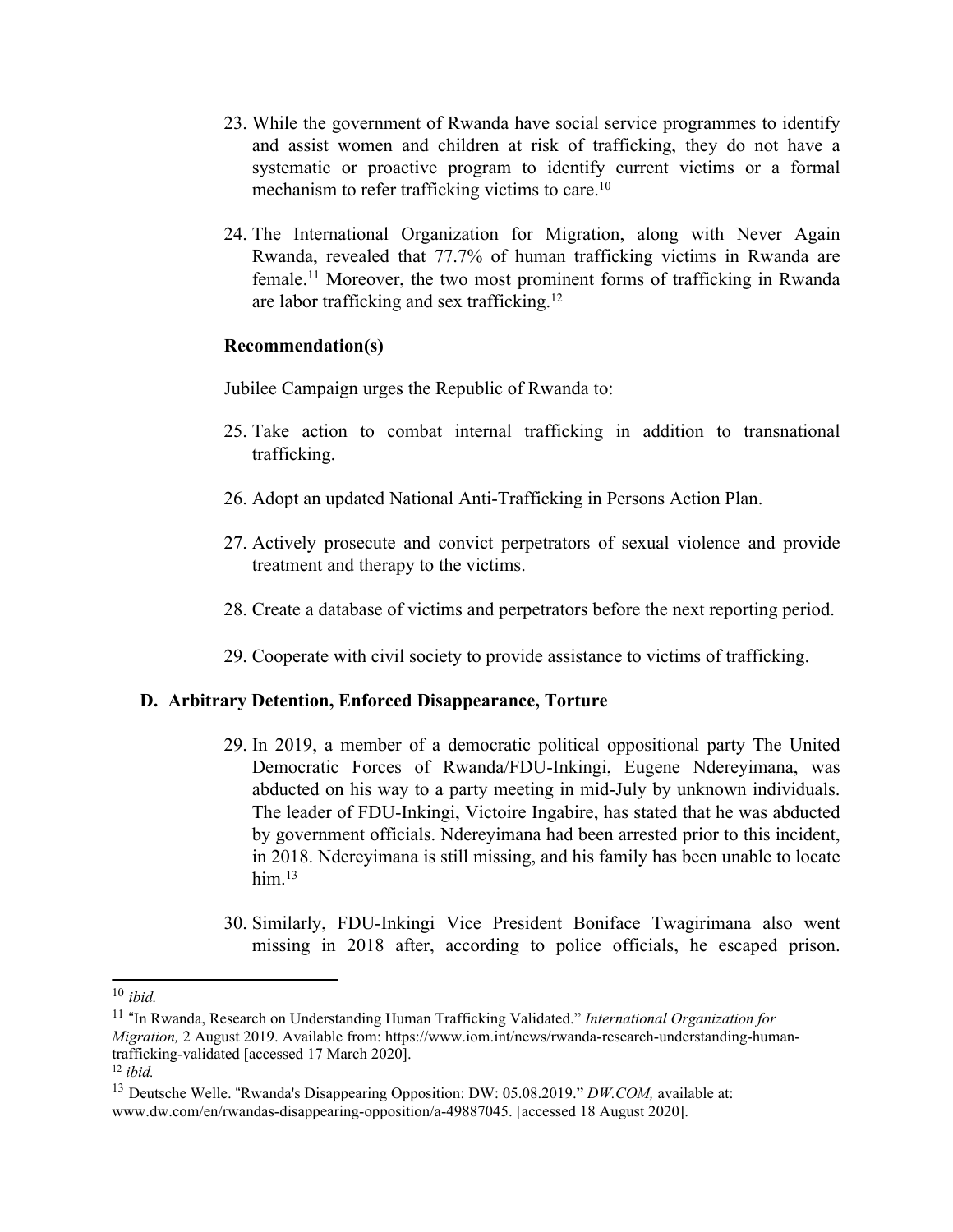However, this claim of escape is questionable, as he was held at <sup>a</sup> maximumsecurity prison facility. Despite that he is missing, he recently was sentenced to 10 years in prison on charges of "threatening state security."<sup>14</sup>

#### **Recommendation(s)**

Jubilee Campaign urges the Republic of Rwanda to:

- 31. Take action against the perpetrators of the enforced disappearances of political opponents.
- 32. Cease the arbitrary detention of political opponents and ensure the enjoyment of due process for all arrested individuals.
- 33. Report to the families, media, and public the whereabouts, health status, and legal status of detained and disappeared individuals.
- 34. Eliminate the practice of placing individuals under arrest without an official warrant and holding detainees for longer than 72 hours, per legal provisions.
- 35. Provide sufficient food and water supplies, as well as improve sanitation and address overcrowding in detention facilities.

#### **IV. Restriction of Political Freedoms**

- 39. Articles 34 through 36 of the Constitution of Rwanda gran<sup>t</sup> Rwandan citizensnotably the press- freedom of expression, speech, information, association, and peaceful assembly.
- 40. However, Freedom House gives Rwanda <sup>a</sup> 23 out of 100 with regards to political freedom.

## **A. Freedom of Expression/Freedom of Speech**

41. There are laws in Rwanda that prohibit disseminating "false information or harmful propaganda with intent to cause public disaffection against the government."<sup>15</sup>

<sup>14</sup> Ssuuna, Ignatius. "Missing Rwandan Opposition Politician Sentenced to 10 Years." *The Seattle Times,* 24 January 2020. Available from https://www.seattletimes.com/nation-world/nation/missing-rwandan-opposition-politiciansentenced-to-10-years/ [accessed 17 March 2020].

<sup>15</sup> Ssuuna, Ignatius. "Missing Rwandan Opposition Politician Sentenced to 10 Years." *The Seattle Times,* 24 January 2020. Available from https://www.seattletimes.com/nation-world/nation/missing-rwandan-opposition-politiciansentenced-to-10-years/ [accessed 17 March 2020].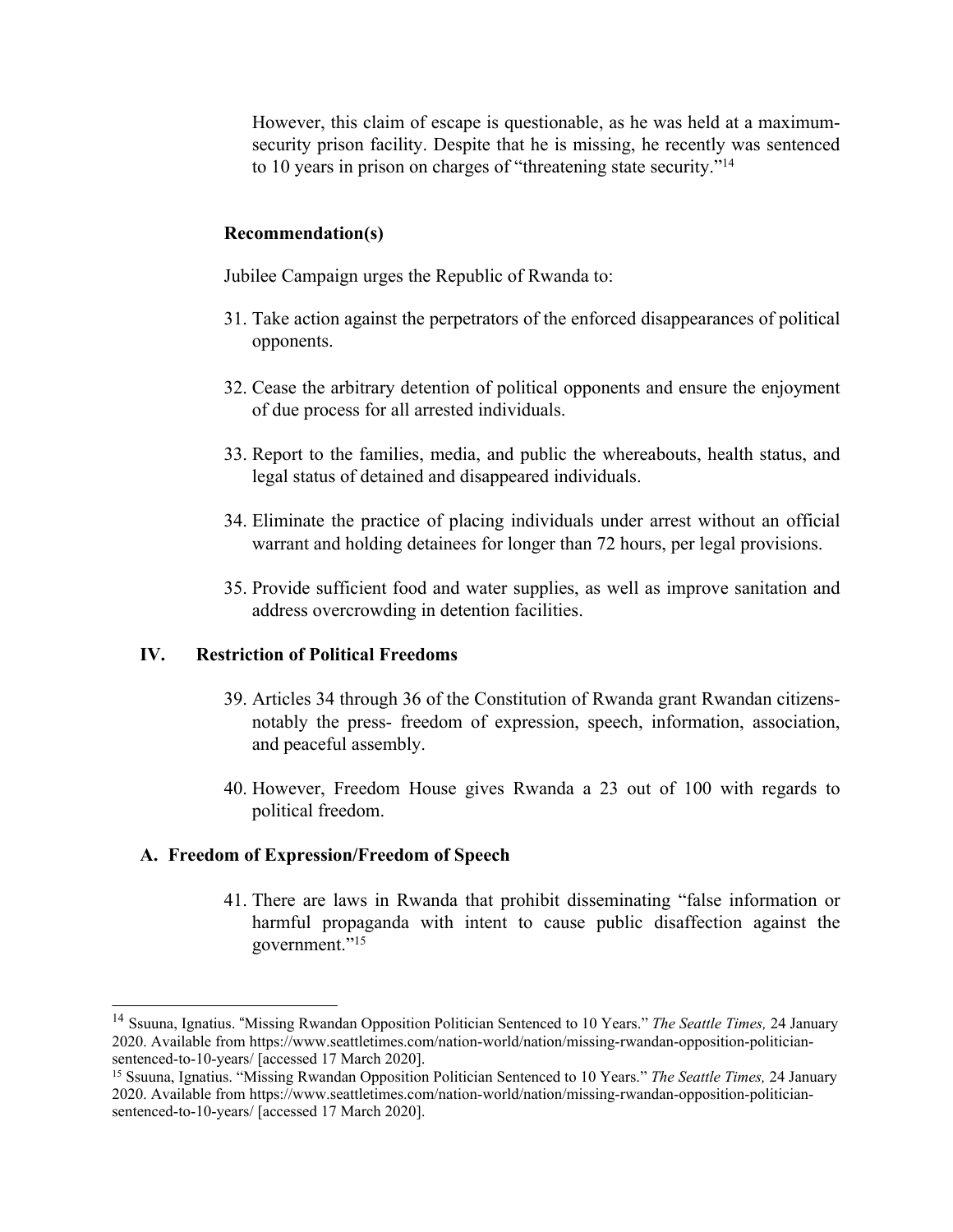- 42. Since the last Universal Periodic Review of Rwanda the country has received four communications from the Office of the High Commissioner on Human Rights relating to freedom of expression which is an increase from the last period. NGOs have highlighted how the laws restricting freedom of expression in Rwanda extend pass permissible restrictions and violate the international obligations to promote and uphold the right to freedom of speech as enshrined in the African Charter and the International Covenant on Civil and Political Rights. 16
- 43. According to Freedom House, because journalists and media reporters face intimidation and threats of arrest from governmen<sup>t</sup> authorities, self-censorship is often employed by reporters. 17
- 44. On 24th April 2018 Rwanda Utilities Regulatory Authority revoked the radio communication licence of Amazing Grace Radio, saying the the program "followed <sup>a</sup> pattern of […] insulting other religious beliefs," and that <sup>a</sup> radio presenter had on one occasion, "repeatedly insulted women referring to them as evil." According to the radio station their statements were wilfully taken out of context. In addition, the proportionality of closing the whole radio station is called into question.
- 45. In order to escape the censorship and threats of arrest for criticism of the government, many Rwandan reporters have escaped and operated remotely. The Rwandan government, aware of this, has shut down BBC Kinyarwanda, which was the primary BBC network focusing specifically on Rwanda issues. 18

Jubilee Campaign urges the Republic of Rwanda to:

- 46. Stop utilizing laws prohibiting dissemination of false information as <sup>a</sup> means to arrest individuals with dissenting opinions.
- 47. Stop all practices which discourage political dialogue and discussion.

## **B. Freedom of Assembly**

<sup>16</sup> "Rwanda: Freedom of Expression is under Attack," *Amnesty International,*

https://www.amnesty.org/download/Documents/60000/afr470022007en.pdf [accessed 31 August 2020]. <sup>17</sup> "Rwanda." *Freedom House*, [freedomhouse.org/country/rwanda/freedom-net/2019](http://freedomhouse.org/country/rwanda/freedom-net/2019). [accessed 31 August 2020].

<sup>18</sup> Human Rights Watch, *World Report 2019 – Rwanda*, https://www.hrw.org/world-report/2019/countrychapters/rwanda [accessed 17 March 2020].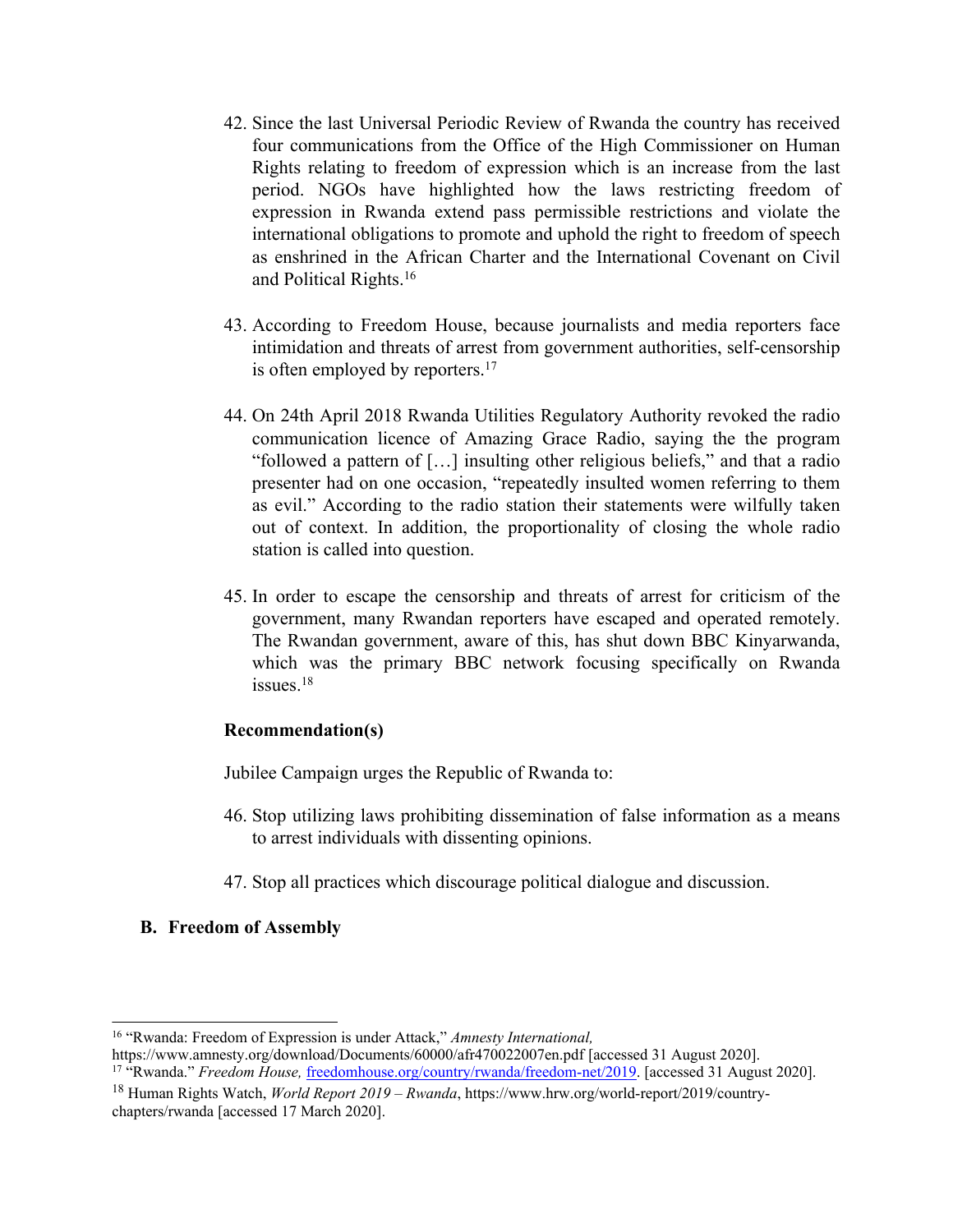- 48. Any organizations or individuals who wish to hold or participate in assemblies are required to obtain permission, and even then, they are subject to arrest.<sup>19</sup>
- 49. In February 2018, police fired live ammunition into two crowds of Congolese refugees in Karongi town and Kiziba refugee camp who were protesting cuts in assistance. At least 11 people were killed and 20 injured. There has not been an investigation into the police'<sup>s</sup> use of force during the demonstrations, but 65 protesters were arrested and charged with holding an illegal demonstration and violence against the police, among other allegations. 20

Jubilee Campaign urges the Republic of Rwanda to:

50. Stop interfering with peaceful assemblies, protests, and demonstrations.

## **V. Rights of Children**

#### **A. Sexual Exploitation**

55. According to the most recent Violence Against Children and Youth Survey in Rwanda which was conducted in 2016, 12% of female respondents and 5% of male respondents of the age group 13 to 17 had reported being victims of sexual violence at least a year prior to the survey.<sup>21</sup>

## **Recommendation(s)**

Jubilee Campaign urges the Republic of Rwanda to:

56. Take actions to eliminate sexual exploitation of children.

## **B. Health and Disease**

58. Rwanda'<sup>s</sup> under-five mortality rate is 35.3 per every 1,000 live births. 22

<sup>&</sup>lt;sup>19</sup> 'Rwanda'' Freedom in the World 2020 Report, *Freedom House*, [freedomhouse.org/country/rwanda/freedom](http://freedomhouse.org/country/rwanda/freedom-world/2020)[world/2020](http://freedomhouse.org/country/rwanda/freedom-world/2020). [accessed 31 August 2020].

<sup>20</sup> Freedom House. *Freedom in the World 2020, supra note 18*.

<sup>21</sup> Republic of Rwanda Ministry of Health, *Violence against Children and Youth Survey: Findings from <sup>a</sup> National Survey, 2015-2016,* https://reliefweb.int/report/rwanda/violence-against-children-and-youth-survey-rwandafindings-national-survey-2015-2016 [accessed 17 March 2020].

<sup>22</sup> UNCIEF Data, *Rwanda Country Profile,* https://data.unicef.org/country/rwa/ [accessed 17 March 2020].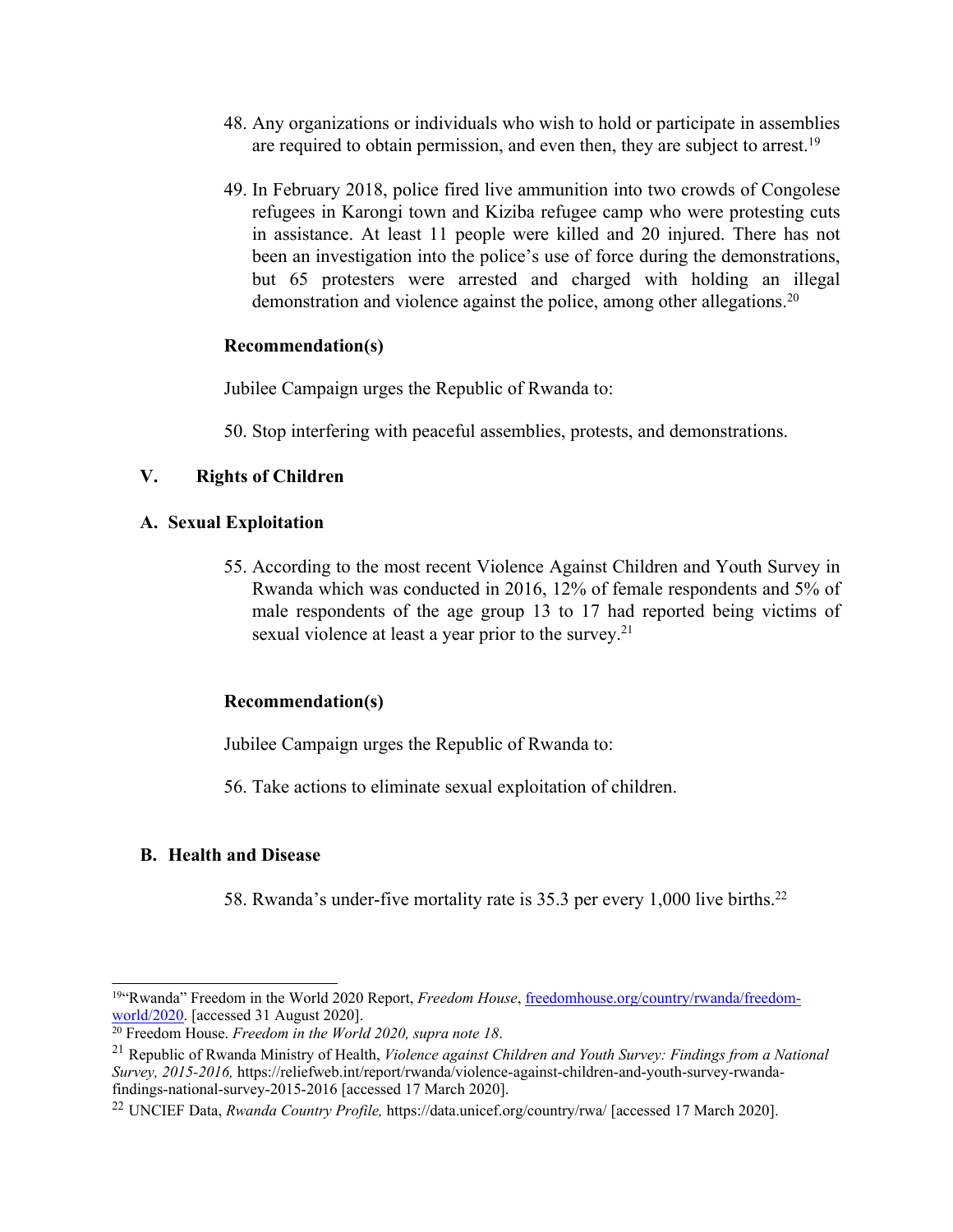- 59. Only 56% of births in Rwanda are registered.<sup>23</sup>
- 60. In 2018, there were 810 cases of HIV cases among children from ages 0 to 19 years. 24
- 61. 37% of Rwandan children experience stunted growth.<sup>25</sup>

Jubilee Campaign urges the Republic of Rwanda to:

62. Take actions to combat under-five mortality, HIV, stunted growth, and malnutrition in all children.

#### **C. Street Children**

- 63. Street children- or vagran<sup>t</sup> children- who live and perform informal work on the streets, are viewed by the Rwandan governmen<sup>t</sup> as showing "deviant behaviors," and are often rounded up and kept at Gikondo Transit Center in the capital city Kigali, Rwanda in an attempt to "eradicate delinquency."<sup>26</sup>
- 64. Although this detention center is legislated to provide vocational education and rehabilitation services, reports reveal that physical abuse, starvation, unsanitary conditions are <sup>a</sup> reality in this detention center, where these children are held without any formal charges. Some children repor<sup>t</sup> that they were restricted from showering more than once <sup>a</sup> week, and many had had to urinate or defecate themselves when they are denied from accessing the bathrooms at night. 27
- 65. According to the National Commission for Children, "44 percen<sup>t</sup> of boys and 36 percen<sup>t</sup> of girls said that they experienced violence at the transit center where they were held."<sup>28</sup>

<sup>23</sup> *ibid.*

<sup>24</sup>UNCIEF Data, *Rwanda Country Profile,* https://data.unicef.org/country/rwa/ [accessed 17 March 2020]. 25 *ibid.*

<sup>26</sup> "'As Long as We Live on the Streets, They Will Beat Us': Rwanda'<sup>s</sup> Abusive Detention of Children," *Human Rights Watch,* available from: https://www.hrw.org/report/2020/01/27/long-we-live-streets-they-will-beatus/rwandas-abusive-detention-children [accessed 17 March 2020]; Uwiringiyimana, Clement. "Rwanda Detaining, Abusing Street Children: Rights Group." *Reuters*, Thomson Reuters, 27 Jan. 2020, www.reuters.com/article/usrwanda-rights/rwanda-detaining-abusing-street-children-rights-group-idUSKBN1ZQ0PQ.[accessed 31 August 2020].

<sup>27</sup> *ibid.*

<sup>28</sup> "'As Long as We Live on the Streets, They Will Beat Us': Rwanda'<sup>s</sup> Abusive Detention of Children," *Human Rights Watch,* available from: https://www.hrw.org/report/2020/01/27/long-we-live-streets-they-will-beatus/rwandas-abusive-detention-children [accessed 17 March 2020].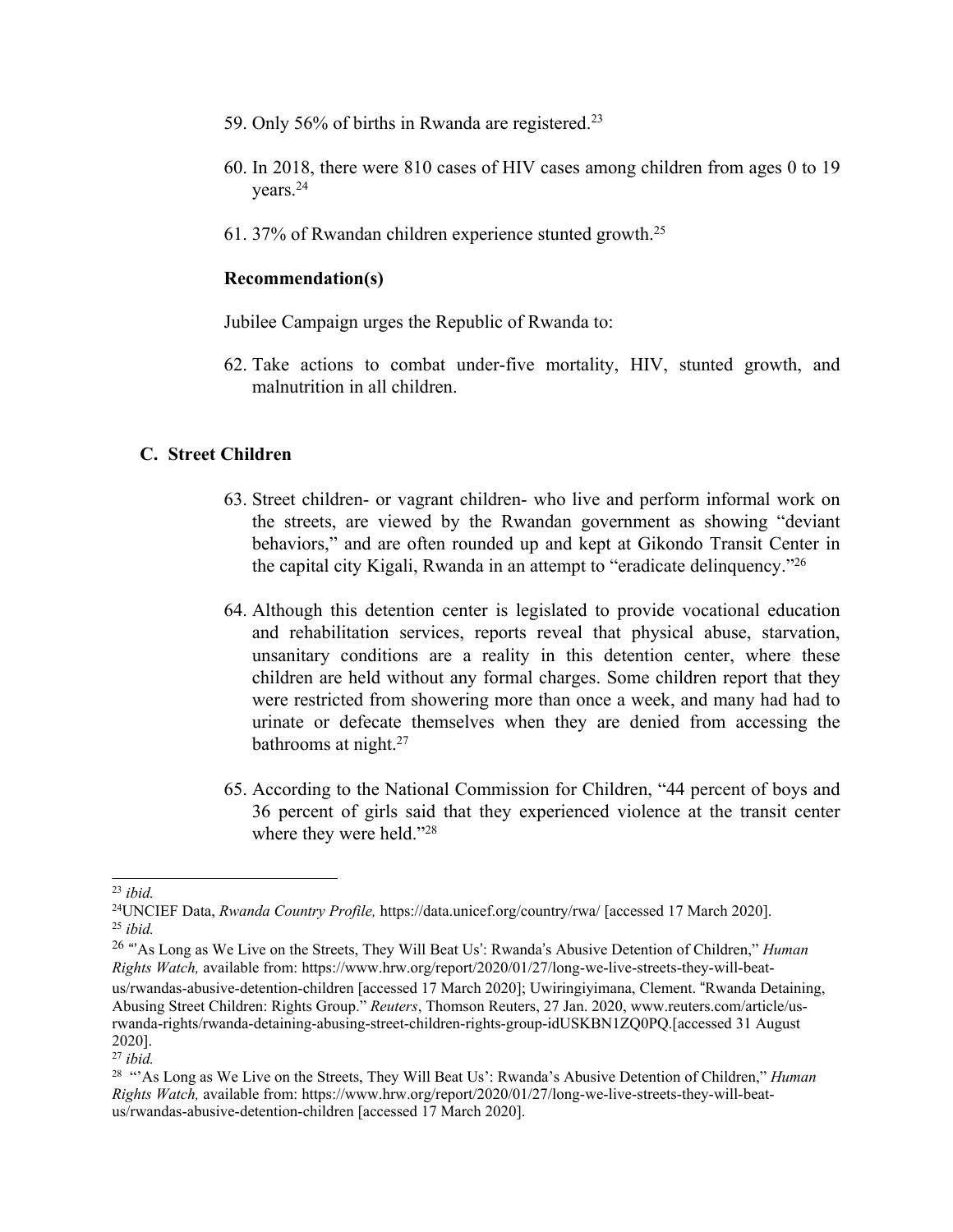66. Rates of malaria, rashes, and diarrhea are high at Gikondo. 29 The situation in Gitagata Rehabilitation Center is similar.

# **Recommendation(s)**

Jubilee Campaign urges the Republic of Rwanda to:

- 67. Stop detaining street children without cause.
- 68. In the case that street children are arrested, improve the conditions at Gikondo Transit Center and Gitagata Rehabilitation Center by providing sufficient food, water supplies, and bedding, as well as stopping the practice of physical abuse.

# **VI. Summary of Recommendations**

Jubilee Campaign urges the Republic of Rwanda to:

- 70. Cease shutting down churches and other religious organizations.
- 71. Stop arbitrarily arresting Christian leaders on suspicions of conspiracy.
- 72. Bring all perpetrators of rape and sexual violence- including those who were active during the 1994 Rwandan Genocide- to justice.
- 73. Adopt an updated National Anti-Trafficking in Persons Action Plan.
- 74. Actively prosecute and convict perpetrators of sexual violence and provide treatment and therapy to the victims.
- 75. Report to the families, media and public the whereabouts, health status, and legal status of detained and disappeared individuals.
- 76. Eliminate the practice of arresting without an official warrant and holding individuals for longer than 72 hours, per legal provisions.
- 77. Cease the practice of utilizing laws prohibiting dissemination of false information as <sup>a</sup> means to arrest individuals with dissenting opinions and thus infringing upon freedom of expression.
- 78. Stop interfering with peaceful assemblies, protests, and demonstrations.

<sup>29</sup> *ibid.*